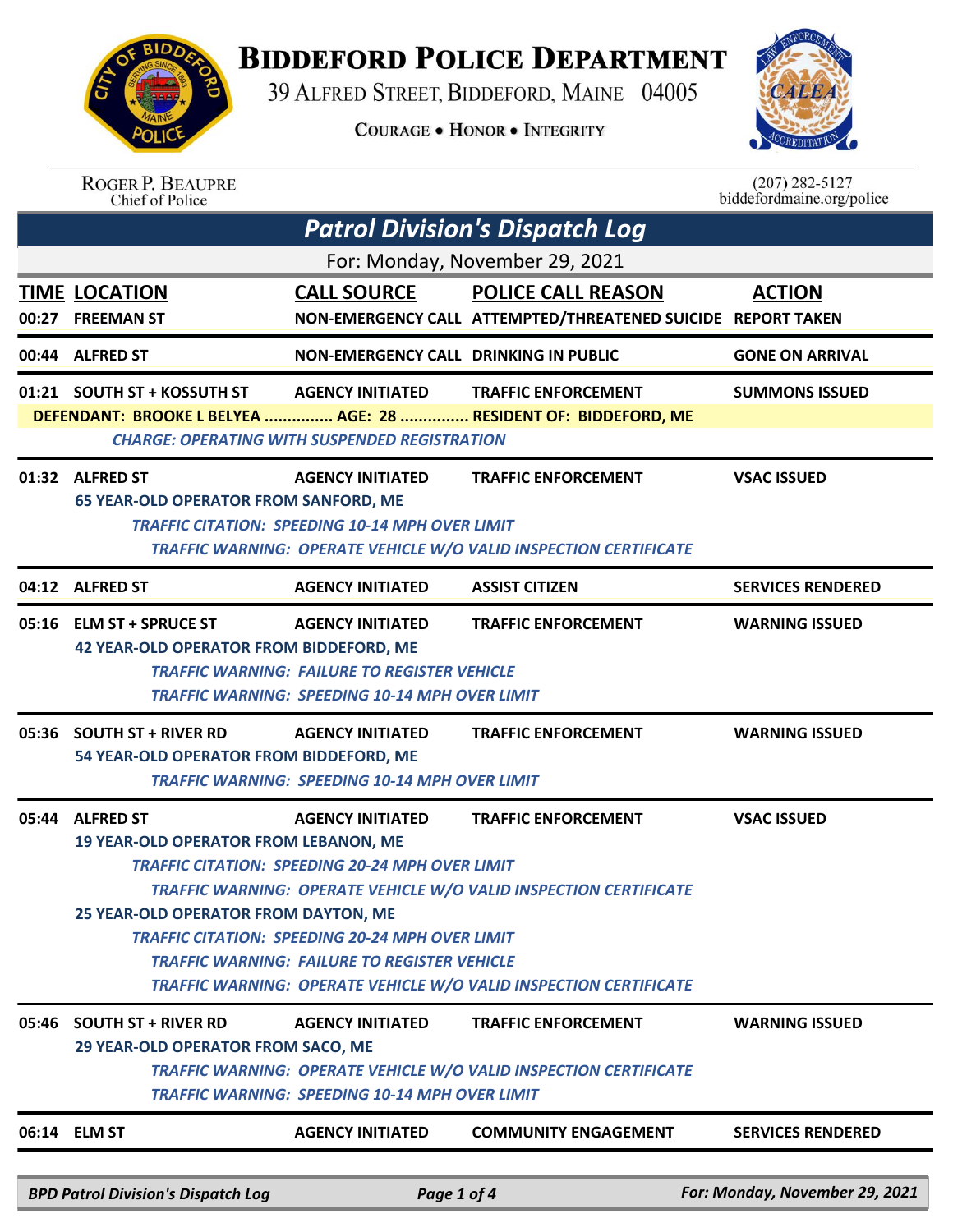| <b>TIME LOCATION</b>                                                                          | <b>CALL SOURCE</b>                                                    | <b>POLICE CALL REASON</b>                                         | <b>ACTION</b>                |
|-----------------------------------------------------------------------------------------------|-----------------------------------------------------------------------|-------------------------------------------------------------------|------------------------------|
| 08:05 SPRUCE ST                                                                               | <b>NON-EMERGENCY CALL CHECK WELFARE</b>                               |                                                                   | <b>NEGATIVE CONTACT</b>      |
| 09:12 POOL ST                                                                                 | NON-EMERGENCY CALL ANIMAL COMPLAINT                                   |                                                                   | <b>SERVICES RENDERED</b>     |
| 09:22 WEST COLE RD                                                                            | <b>NON-EMERGENCY CALL ALARM - POLICE</b>                              |                                                                   | <b>BUILDING CHECK/SECURE</b> |
| 09:38 ALFRED ST                                                                               | <b>OTHER</b>                                                          | <b>DRUG BOX</b>                                                   | <b>SERVICES RENDERED</b>     |
| 10:07 OCEAN AVE                                                                               | <b>NON-EMERGENCY CALL ALARM - POLICE</b>                              |                                                                   | <b>BUILDING CHECK/SECURE</b> |
| 10:08 SACO FALLS WAY                                                                          | NON-EMERGENCY CALL ASSIST OTHER AGENCY                                |                                                                   | <b>NEGATIVE CONTACT</b>      |
| 10:17 MARINER WAY                                                                             | <b>E-911 CALL</b>                                                     | <b>ASSAULT</b>                                                    | <b>REPORT TAKEN</b>          |
| 10:22 ELM ST                                                                                  | <b>E-911 CALL</b>                                                     | ATTEMPTED/THREATENED SUICIDE REPORT TAKEN                         |                              |
| 11:13 ELM ST                                                                                  | <b>NON-EMERGENCY CALL BOLO</b>                                        |                                                                   | <b>SERVICES RENDERED</b>     |
| 11:16 ALFRED ST                                                                               | <b>WALK-IN AT STATION PAPERWORK</b>                                   |                                                                   | <b>SUMMONS ISSUED</b>        |
| DEFENDANT: JUVENILE - C  AGE: 17  RESIDENT OF: BIDDEFORD, ME                                  |                                                                       |                                                                   |                              |
|                                                                                               | <b>CHARGE: THEFT BY UNAUTHORIZED TAKING OR TRANSFER - SHOPLIFTING</b> |                                                                   |                              |
| 12:11 POOL ST                                                                                 |                                                                       | NON-EMERGENCY CALL CRIM THREAT / TERRORIZING                      | <b>REPORT TAKEN</b>          |
| 12:25 MAPLEWOOD AVE                                                                           | <b>AGENCY INITIATED</b>                                               | <b>TERRORIZING</b>                                                | <b>SUMMONS ISSUED</b>        |
| DEFENDANT: JUVENILE - C  AGE: 15  RESIDENT OF: BIDDEFORD, ME                                  |                                                                       |                                                                   |                              |
| <b>CHARGE: TERRORIZING</b>                                                                    |                                                                       |                                                                   |                              |
| 12:28 ALFRED ST                                                                               | <b>WALK-IN AT STATION PAPERWORK</b>                                   |                                                                   | <b>SUMMONS ISSUED</b>        |
|                                                                                               |                                                                       | DEFENDANT: KENDRA JOAN SOUTHARD  AGE: 28  RESIDENT OF: BUXTON, ME |                              |
| <b>CHARGE: VIOLATING CONDITION OF RELEASE</b><br><b>CHARGE: VIOLATION OF PROTECTIVE ORDER</b> |                                                                       |                                                                   |                              |
| 12:36 BOULDER WAY                                                                             | <b>NON-EMERGENCY CALL CHECK WELFARE</b>                               |                                                                   | <b>NEGATIVE CONTACT</b>      |
| 12:48 BARRA RD                                                                                | <b>AGENCY INITIATED</b>                                               | <b>TRAFFIC ENFORCEMENT</b>                                        | <b>WARNING ISSUED</b>        |
| <b>29 YEAR-OLD OPERATOR FROM SANFORD, ME</b>                                                  |                                                                       |                                                                   |                              |
|                                                                                               | <b>TRAFFIC WARNING: SPEEDING 10-14 MPH OVER LIMIT</b>                 |                                                                   |                              |
| 13:21 SPRUCE ST                                                                               | <b>AGENCY INITIATED</b>                                               | <b>OUT FOR FOLLOW UP</b>                                          | <b>SERVICES RENDERED</b>     |
| 13:36 WEST COLE RD                                                                            | <b>NON-EMERGENCY CALL ALARM - POLICE</b>                              |                                                                   | <b>BUILDING CHECK/SECURE</b> |
| 13:47 DIGITAL DR                                                                              | <b>NON-EMERGENCY CALL ALARM - POLICE</b>                              |                                                                   | <b>FALSE ALARM</b>           |
| 13:49 ALFRED ST                                                                               | <b>NON-EMERGENCY CALL PAPERWORK</b>                                   |                                                                   | <b>SERVICES RENDERED</b>     |
| <b>14:17 PIKE ST</b>                                                                          | <b>RADIO</b>                                                          | <b>OUT FOR FOLLOW UP</b>                                          | <b>NEGATIVE CONTACT</b>      |
| 14:34 SOUTH ST                                                                                | <b>NON-EMERGENCY CALL CHECK WELFARE</b>                               |                                                                   | <b>NEGATIVE CONTACT</b>      |
| 14:41 GRAHAM ST                                                                               | <b>OTHER</b>                                                          | <b>BOLO</b>                                                       | <b>NEGATIVE CONTACT</b>      |
| 15:15 ELM ST                                                                                  | <b>WALK-IN AT STATION</b>                                             | <b>JUVENILE OFFENSES</b>                                          | <b>REPORT TAKEN</b>          |
| 15:28 SPRUCE ST                                                                               | E-911 CALL                                                            | <b>CHECK WELFARE</b>                                              | <b>SERVICES RENDERED</b>     |
|                                                                                               |                                                                       |                                                                   |                              |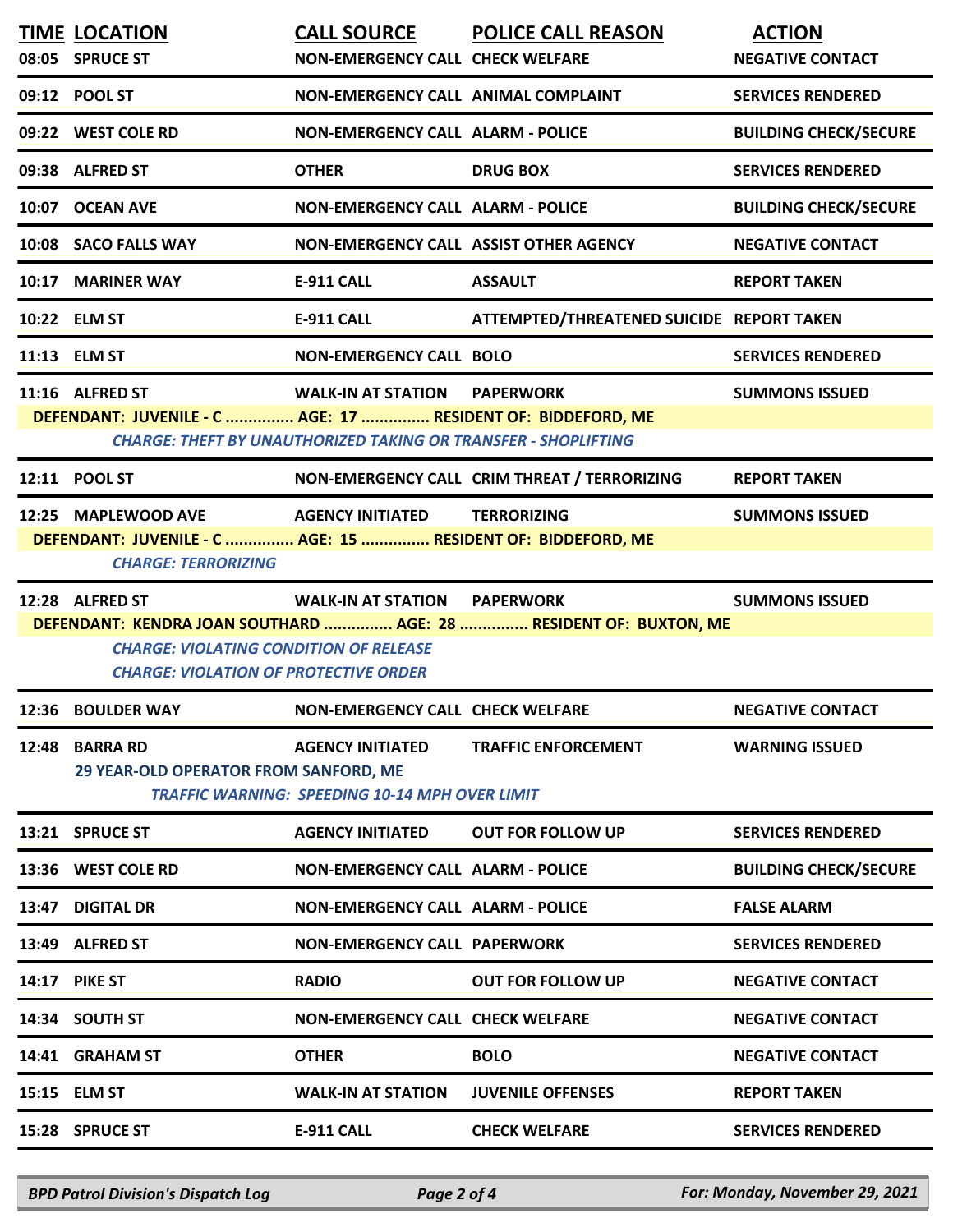|       | <b>TIME LOCATION</b><br>15:45 SULLIVAN ST                                                                              | <b>CALL SOURCE</b><br><b>NON-EMERGENCY CALL SUSPICION</b>                               | <b>POLICE CALL REASON</b>                                                                         | <b>ACTION</b><br><b>SERVICES RENDERED</b> |
|-------|------------------------------------------------------------------------------------------------------------------------|-----------------------------------------------------------------------------------------|---------------------------------------------------------------------------------------------------|-------------------------------------------|
|       | 15:48 ALFRED ST                                                                                                        |                                                                                         | NON-EMERGENCY CALL VEHICLE CRASH - POLICE ONLY                                                    | <b>STATE FORM TAKEN</b>                   |
|       | 16:47 WEST ST + FOREST ST                                                                                              | <b>AGENCY INITIATED</b>                                                                 | <b>PARKING COMPLAINT</b>                                                                          | <b>PARKING TICKET ISSUED</b>              |
|       | <b>16:50 BOULDER WAY</b>                                                                                               | <b>NON-EMERGENCY CALL BOLO</b>                                                          |                                                                                                   | <b>NEGATIVE CONTACT</b>                   |
|       | 16:52 ALFRED ST                                                                                                        | <b>WALK-IN AT STATION</b>                                                               | <b>OUT FOR FOLLOW UP</b>                                                                          | <b>SERVICES RENDERED</b>                  |
|       | 16:53 ELM ST + DIAMOND ST                                                                                              | <b>NON-EMERGENCY CALL JUVENILE OFFENSES</b>                                             |                                                                                                   | <b>NEGATIVE CONTACT</b>                   |
|       | 17:15 WEST ST<br>DEFENDANT: JUVENILE - I  AGE: 16  RESIDENT OF: BIDDEFORD, ME<br><b>CHARGE: MINOR CONSUMING LIQUOR</b> | <b>WALK-IN AT STATION</b>                                                               | <b>DRUNKENNESS</b>                                                                                | <b>SUMMONS ISSUED</b>                     |
|       | 17:17 ELM ST                                                                                                           | <b>NON-EMERGENCY CALL ALARM - POLICE</b>                                                |                                                                                                   | <b>BUILDING CHECK/SECURE</b>              |
|       | 17:44 ELM ST + MAIN ST<br>37 YEAR-OLD OPERATOR FROM BUXTON, ME                                                         | <b>AGENCY INITIATED</b><br><b>TRAFFIC WARNING: OPERATING A DEFECTIVE MOTOR VEHICLE</b>  | <b>TRAFFIC ENFORCEMENT</b>                                                                        | <b>WARNING ISSUED</b>                     |
|       | 18:18 LINDALE AVE<br>38 YEAR-OLD OPERATOR FROM BIDDEFORD, ME                                                           | <b>AGENCY INITIATED</b><br><b>TRAFFIC CITATION: SPEEDING 20-24 MPH OVER LIMIT</b>       | <b>TRAFFIC ENFORCEMENT</b>                                                                        | <b>VSAC ISSUED</b>                        |
|       | 18:20 SOUTH ST                                                                                                         | NON-EMERGENCY CALL OUT FOR FOLLOW UP                                                    |                                                                                                   | <b>SERVICES RENDERED</b>                  |
|       | 18:29 ALFRED ST                                                                                                        | <b>AGENCY INITIATED</b>                                                                 | <b>SUSPICION</b>                                                                                  | <b>SERVICES RENDERED</b>                  |
| 18:29 | <b>MAIN ST + ELM ST</b><br>38 YEAR-OLD OPERATOR FROM BIDDEFORD, ME                                                     | <b>AGENCY INITIATED</b><br><b>TRAFFIC WARNING: FAILURE TO REGISTER VEHICLE</b>          | <b>TRAFFIC ENFORCEMENT</b>                                                                        | <b>WARNING ISSUED</b>                     |
|       | 19:22 ALFRED ST                                                                                                        | NON-EMERGENCY CALL CRIMINAL MISCHIEF                                                    |                                                                                                   | <b>REPORT TAKEN</b>                       |
|       | 19:41 ALFRED ST + SUMMIT ST<br>52 YEAR-OLD OPERATOR FROM NORTH ATTLEBORO, MA                                           | <b>AGENCY INITIATED</b><br><b>TRAFFIC WARNING: OPERATING A DEFECTIVE MOTOR VEHICLE</b>  | <b>TRAFFIC ENFORCEMENT</b>                                                                        | <b>WARNING ISSUED</b>                     |
| 20:08 | <b>GRAHAM ST + ALFRED ST</b><br>27 YEAR-OLD OPERATOR FROM BIDDEFORD, ME                                                | <b>AGENCY INITIATED</b>                                                                 | <b>TRAFFIC ENFORCEMENT</b><br><b>TRAFFIC WARNING: FAILURE TO DISPLAY FRONT REGISTRATION PLATE</b> | <b>WARNING ISSUED</b>                     |
| 20:11 | <b>FOSS ST</b>                                                                                                         | <b>NON-EMERGENCY CALL CIVIL COMPLAINT</b>                                               |                                                                                                   | <b>NEGATIVE CONTACT</b>                   |
|       | 20:24 ALFRED ST + LAMBERT ST<br><b>26 YEAR-OLD OPERATOR FROM KANSAS CITY, MO</b>                                       | <b>AGENCY INITIATED</b>                                                                 | <b>TRAFFIC ENFORCEMENT</b><br><b>TRAFFIC WARNING: OPERATING WITHOUT HEADLIGHTS AFTER DARK</b>     | <b>WARNING ISSUED</b>                     |
| 20:28 | <b>MAIN ST</b>                                                                                                         | <b>E-911 CALL</b>                                                                       | <b>DISTURBANCE / NOISE</b>                                                                        | <b>REPORT TAKEN</b>                       |
| 20:38 | <b>POOL ST + HIDDEN FARM RD</b><br>20 YEAR-OLD OPERATOR FROM BILLERICA, MA                                             | <b>AGENCY INITIATED</b><br><b>TRAFFIC WARNING: OPERATING WITH INADEQUATE HEADLIGHTS</b> | <b>TRAFFIC ENFORCEMENT</b>                                                                        | <b>WARNING ISSUED</b>                     |
|       | <b>BPD Patrol Division's Dispatch Log</b>                                                                              | Page 3 of 4                                                                             |                                                                                                   | For: Monday, November 29, 2021            |